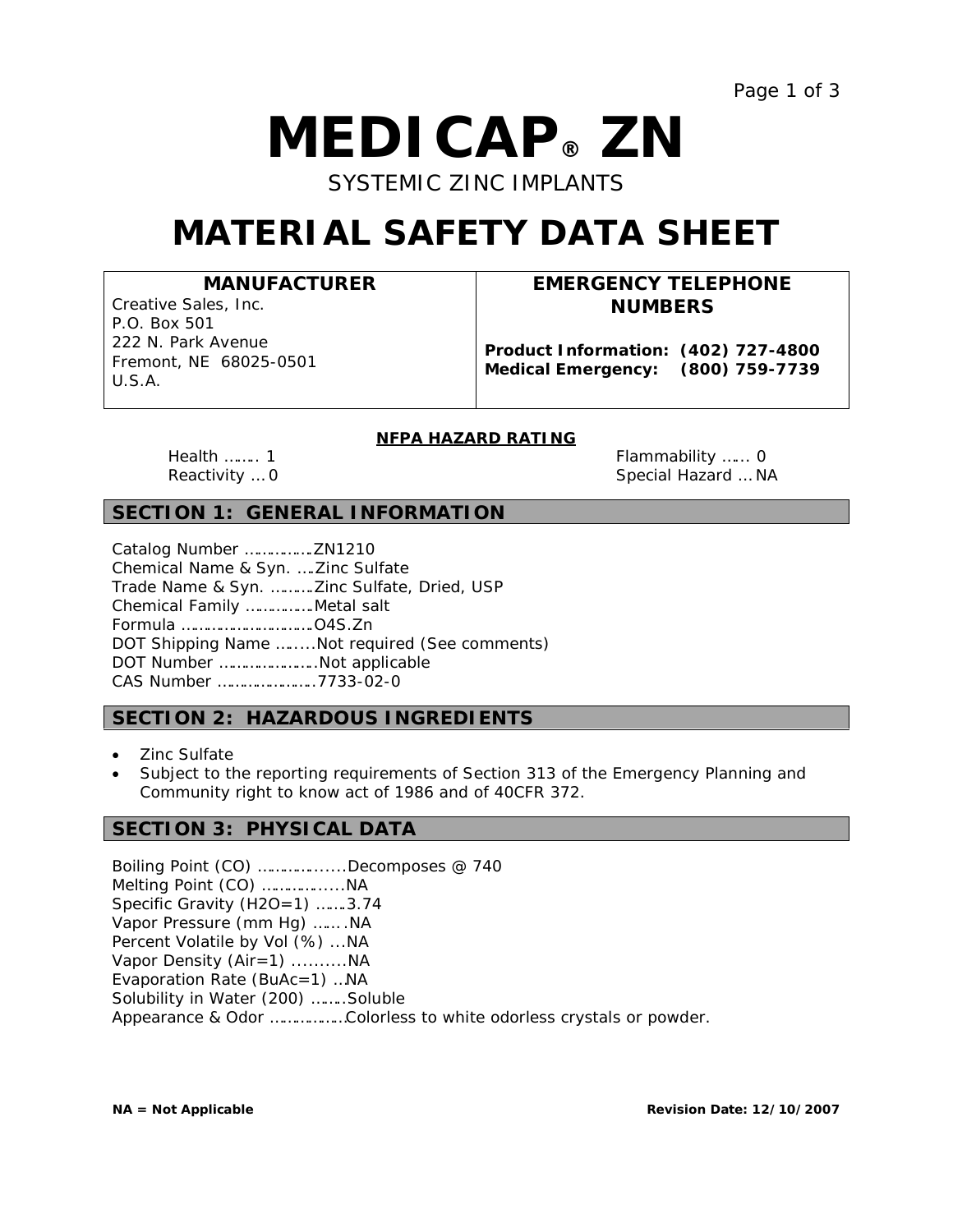# **SECTION 4: FIRE AND EXPLOSION HAZARD DATA**

Flash Point (FO) ………………………………..NA Auto Ignition Temperature …............NA Flammable Limits LEL % ………………….NA Flammable Limits UEL % ………………….NA Extinguishing Media ………………………….CO2 foam or dry chemical. Special Fire Fighting Proc. …………......Follow normal safety procedures. Unusual Fire & Explosion Hazards …..Upon decomposition it emits toxic fumes of SOX.

# **SECTION 5: HEALTH HAZARD DATA**

| ACGIH Threshold Limit Value Not applicable, orl-hmn LDLo: 50 mg/kg             |
|--------------------------------------------------------------------------------|
| orl-rat LD50: 2200 mg/kg                                                       |
|                                                                                |
| mucous membranes, respiratory tract, and lungs.                                |
| Contact with wounds may cause ulceration.                                      |
| Medical Cond. Aggravated by Exp Exposure can cause effects on the circulatory, |
| gastrointestinal and other metabolic systems.                                  |
|                                                                                |
| Emergency First Aid Skin: Flush thoroughly with water; wash with               |
| copius amounts of water for fifteen minutes;                                   |
| get medical attention. If respiratory failure                                  |
| occurs, give artificial respiration.                                           |

# **SECTION 6: REACTIVITY DATA**

| Hazardous Polymerization Will not occur |  |
|-----------------------------------------|--|
|                                         |  |
| Hazardous Decomposition ProductsSOx     |  |

# **SECTION 7: ENVIRONMENTAL PROTECTION PROCEDURES**

Spill Response……………………….Avoid breathing dust. Use appropriate respirator, gloves, goggles and lab coat. Carefully sweep up and contain. Wash area with soap and water. Waste Disposal Method………..Dispose of in an approved landfill or send to a licensed treatment storage and disposal facility.